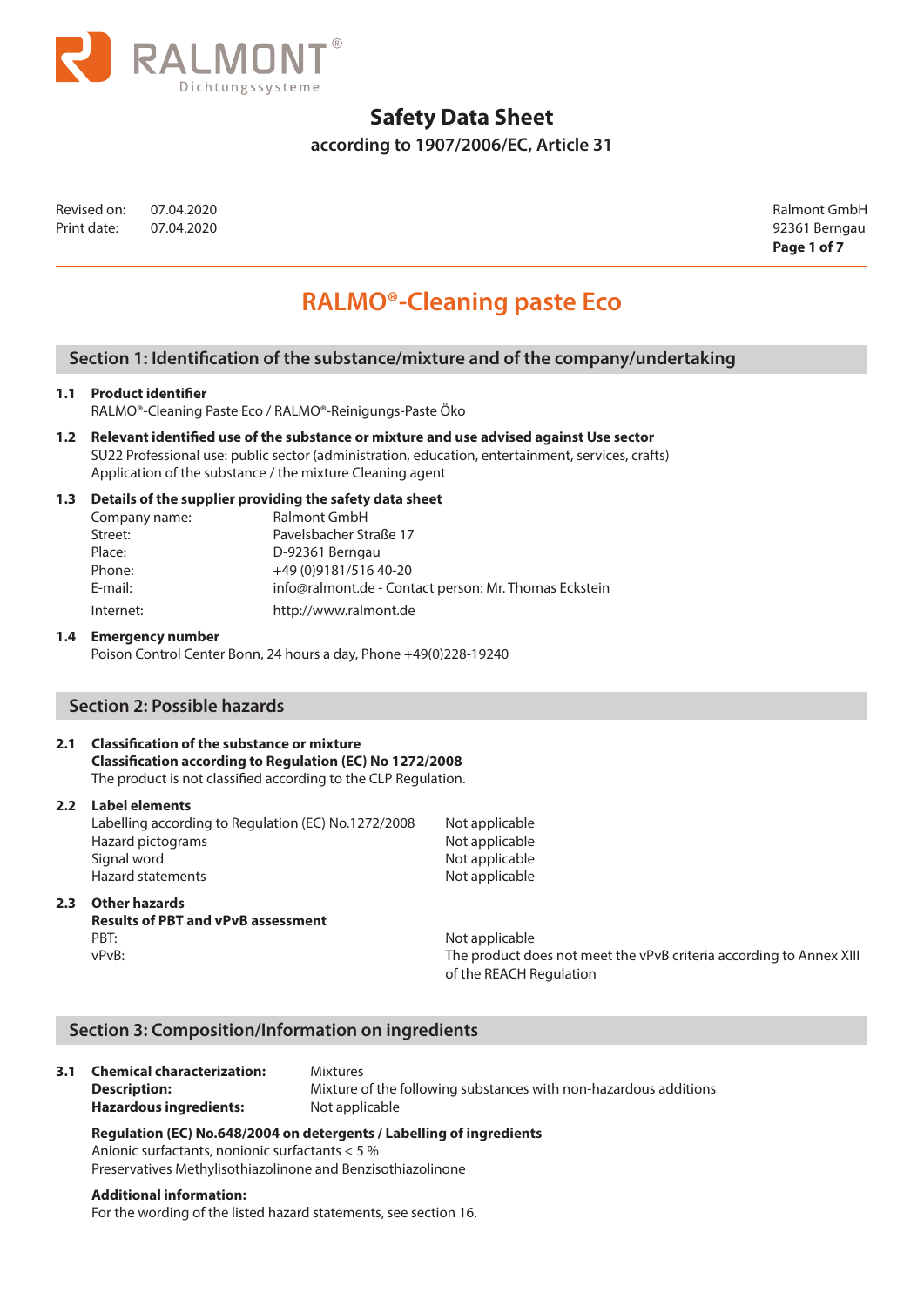

**according to 1907/2006/EC, Article 31**

| Revised on:<br>Print date: | 07.04.2020<br>07.04.2020             | Ralmont GmbH<br>92361 Berngau |
|----------------------------|--------------------------------------|-------------------------------|
|                            |                                      | Page 2 of 7                   |
|                            | <b>Section 4: First aid measures</b> |                               |

### **4.1 Description of first aid measures.**

| General information: | No special measures required                              |
|----------------------|-----------------------------------------------------------|
| After inhalation:    | Supply fresh air, In case of complaints consult a doctor. |
| After skin contact:  | In general, the product is not irritating to the skin.    |
| After eye contact:   | Rinse opened eye for several minutes with running water.  |
| After ingestion:     | Consult a physician if symptoms persist                   |

- **4.2 Most important symptoms and effects, both acute and delayed**  No further relevant information available
- **4.3 Indication of any immediate medical attention and special treatment needed**  No further relevant information available

# **Section 5: Fire fighting measures**

### **5.1 Extinguishing media**

**Suitable extinguishing media:** CO2, extinguishing powder or water spray. Fight larger fire with alcohol-resistant foam. Adapt fire extinguishing measures to the surrounding area.

**5.2 Special hazards arising from the substance or mixture**  No further relevant information available

### **5.3 Advice for firefighters**

Special protective equipment: No special measures required

## **Section 6: Accidental Release Measures**

**6.1 Personal precautions, protective equipment and emergency procedures to be followed** Not required

## **6.2 Environmental precautions**

Do not allow to enter sewage system, surface or ground water.

**6.3 Methods and material for containment and cleaning up** Pick up mechanically

### **6.4 Reference to other sections**

| For information on safe handling                 | see section 7  |
|--------------------------------------------------|----------------|
| For information on personal protective equipment | see section 8  |
| For disposal information                         | see section 13 |

# **Section 7: Handling and storage**

## **7.1 Precautions for safe handling**

No special measures required

**Information on protection against fire and explosion** No special measures required

### **7.2 Conditions for safe storage, taking into account incompatibilities**

| No special requirements                                                       |
|-------------------------------------------------------------------------------|
| Requirements to be met by storerooms and receptacles: No special requirements |
| Not required                                                                  |
| None                                                                          |
| 13                                                                            |
| Not applicable                                                                |
|                                                                               |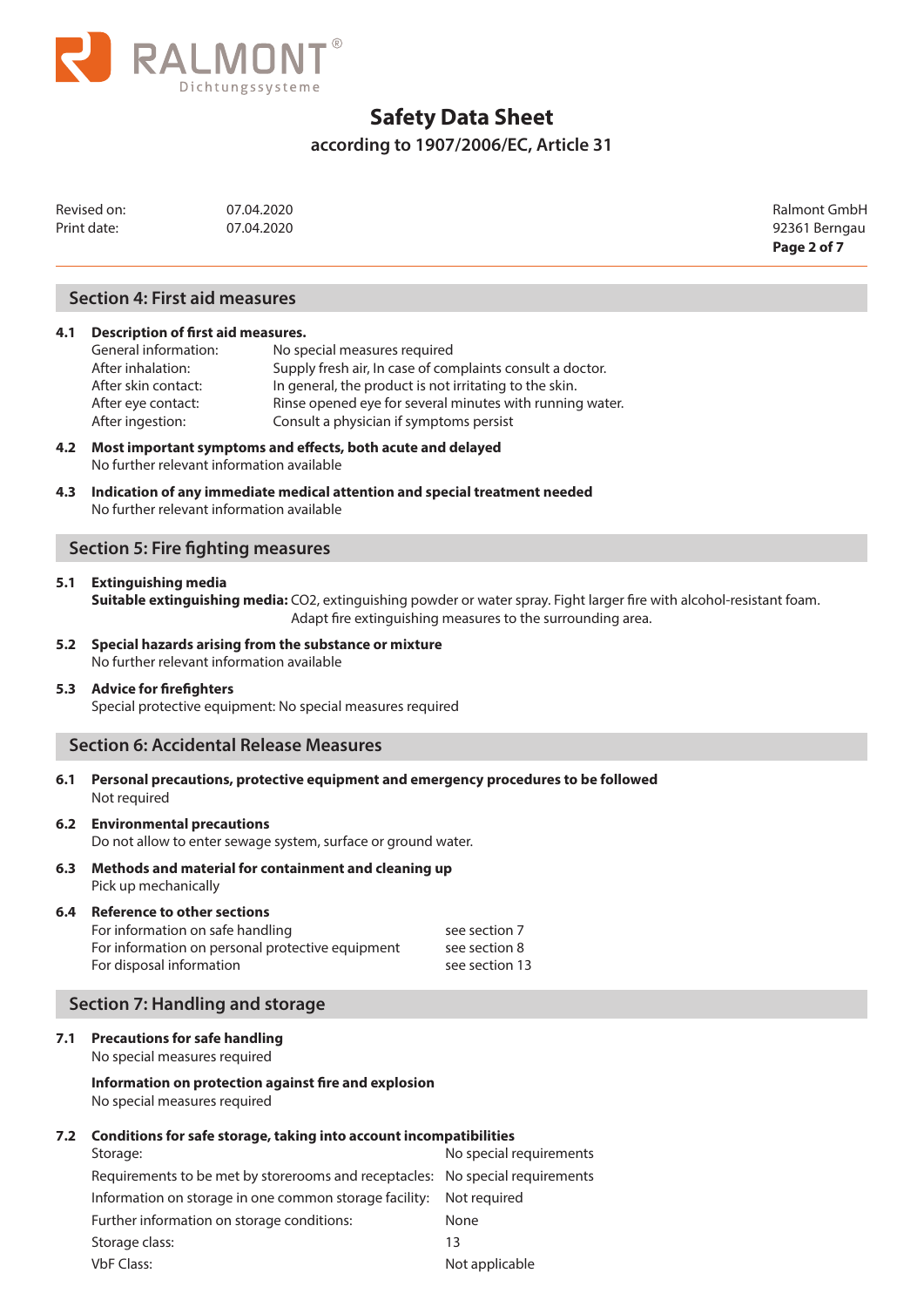

**according to 1907/2006/EC, Article 31**

Revised on: 07.04.2020 Ralmont GmbH Print date: 07.04.2020 07.04.2020

**Page 3 of 7**

### **7.3 Specific end uses**

No further relevant information available

**Additional information on the design of technical equipment**

No further information available, see section 7

# **Section 8: Exposure controls / Personal protective equipment**

### **8.1 Parameters to be monitored**

**Additional information**

**Components with limit values that require monitoring at the workplace:**

### **CAS: 7631-86-9 Silica.**

MAK long-term value:  $4 E mg/m<sup>3</sup>$ 

# **8.2 Exposure controls**

# **Personal protective equipment: General protective and hygienic measures**

The lists valid at the time of preparation served as a basis

The usual precautionary measures for handling chemicals are to be observed

**Respiratory protection** Not required

### **Hand protection**

The glove material must be impermeable and resistant to the product / substance / preparation. Due to lack of testing on finished product, no specific recommendation on glove material (trade name or supplier) can be given for the product / preparation / chemical mixture. The following general data on protective gloves according to EN 374: Selection of glove material taking into consideration the breakthrough times, permeation rates and degradation.

### **Glove material**

The selection of a suitable glove depends not only on the material but also on other quality characteristics and varies from manufacturer to manufacturer. As the product is a preparation of several substances, the resistance of glove materials cannot be calculated in advance and must therefore be checked before use. The exact penetration time of the glove material must be obtained from the manufacturer of the protective gloves and must be observed.

### **Eye protection**

Not required

## **Section 9: Physical and chemical properties**

### **9.1 Information on basic physical and chemical properties**

#### **General information**

| Appearance                      |                               |
|---------------------------------|-------------------------------|
| Form:                           | Pasty                         |
| Color:                          | Gray                          |
| Odor:                           | Characteristic                |
| Odor threshold:                 | Not determined                |
| pH value:                       | Not applicable                |
| Change in condition             |                               |
| Melting point / Freezing point: | Not determined                |
| Flash point:                    | Not applicable                |
| Flammability (solid, gas):      | The product is not flammable. |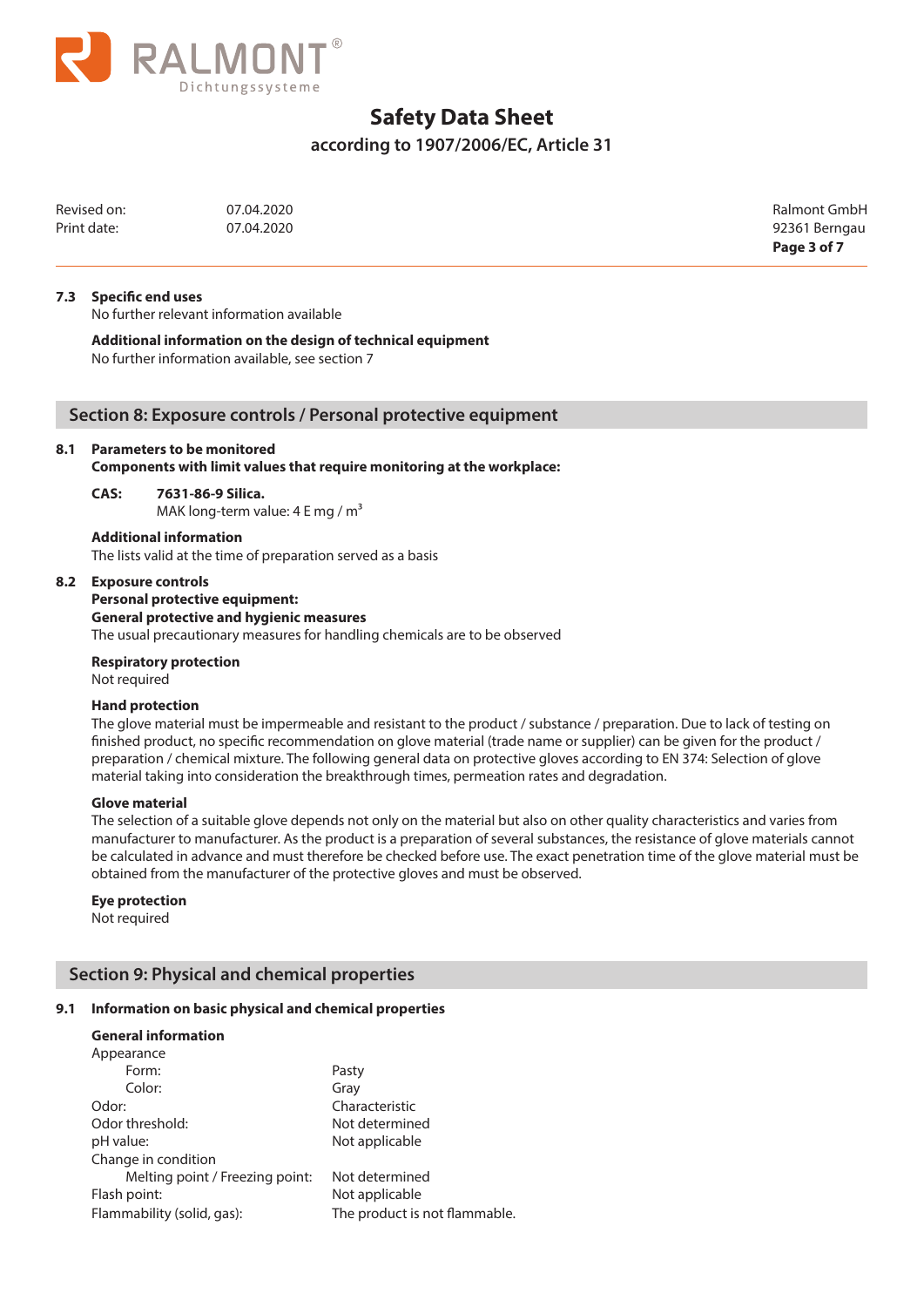

**according to 1907/2006/EC, Article 31**

| Revised on:<br>Print date: | 07.04.2020<br>07.04.2020   |                              | <b>Ralmont GmbH</b><br>92361 Berngau<br>Page 4 of 7 |
|----------------------------|----------------------------|------------------------------|-----------------------------------------------------|
| Ignition temperature:      | Decomposition temperature: | $>$ 370 °C<br>Not determined |                                                     |

| Decomposition temperature:              | Not determined                          |
|-----------------------------------------|-----------------------------------------|
| Auto-ignition temperature:              | The product is not self-igniting        |
| Explosive properties:                   | The product is not explosive            |
| Lower explosion limit:                  | Not determined                          |
| Upper explosion limit:                  | Not determined                          |
| Oxidizing properties:                   | The product has no oxidizing properties |
| Vapor pressure at 20°C:                 | 23 hPa                                  |
| Density at 20°C:                        | 1.206 $q/cm^3$                          |
| Relative density:                       | Not determined                          |
| Vapor Density:                          | Not applicable                          |
| Evaporation rate:                       | Not applicable                          |
| Solubility in / Miscibility with Water: | Insoluble                               |
| Partition coefficient                   |                                         |
| n-octanol/water:                        | Not determined                          |
| Viscosity dynamic:                      | Not applicable                          |
| Viscosity static:                       | Not applicable                          |
| Solvent content                         |                                         |
| Organic solvents:                       | 0.3%                                    |
| Water:                                  | 7.0%                                    |
| VOC (EU):                               | 0.00%                                   |
| VOCV (CH):                              | 0.00%                                   |
| Solids content:                         | 100.0%                                  |

### **9.2 Other Information**

No further relevant information available

# **Section 10: Stability and reactivity**

## **10.1 Reactivity**

No relevant information available

### **10.2 Chemical stability**

Thermal decomposition / conditions to be avoided No decomposition if used as directed.

- **10.3 Possibility of hazardous reactions** No dangerous reactions known
- **10.4 Conditions to avoid** No relevant information available

## **10.5 Incompatible materials** No relevant information available

**10.6 Hazardous decomposition products** No hazardous decomposition products known

# **Section 11: Toxicological information**

# **11.1 Information on toxicological effects**

**Acute toxicity** Based on available data, the classification criteria are not met.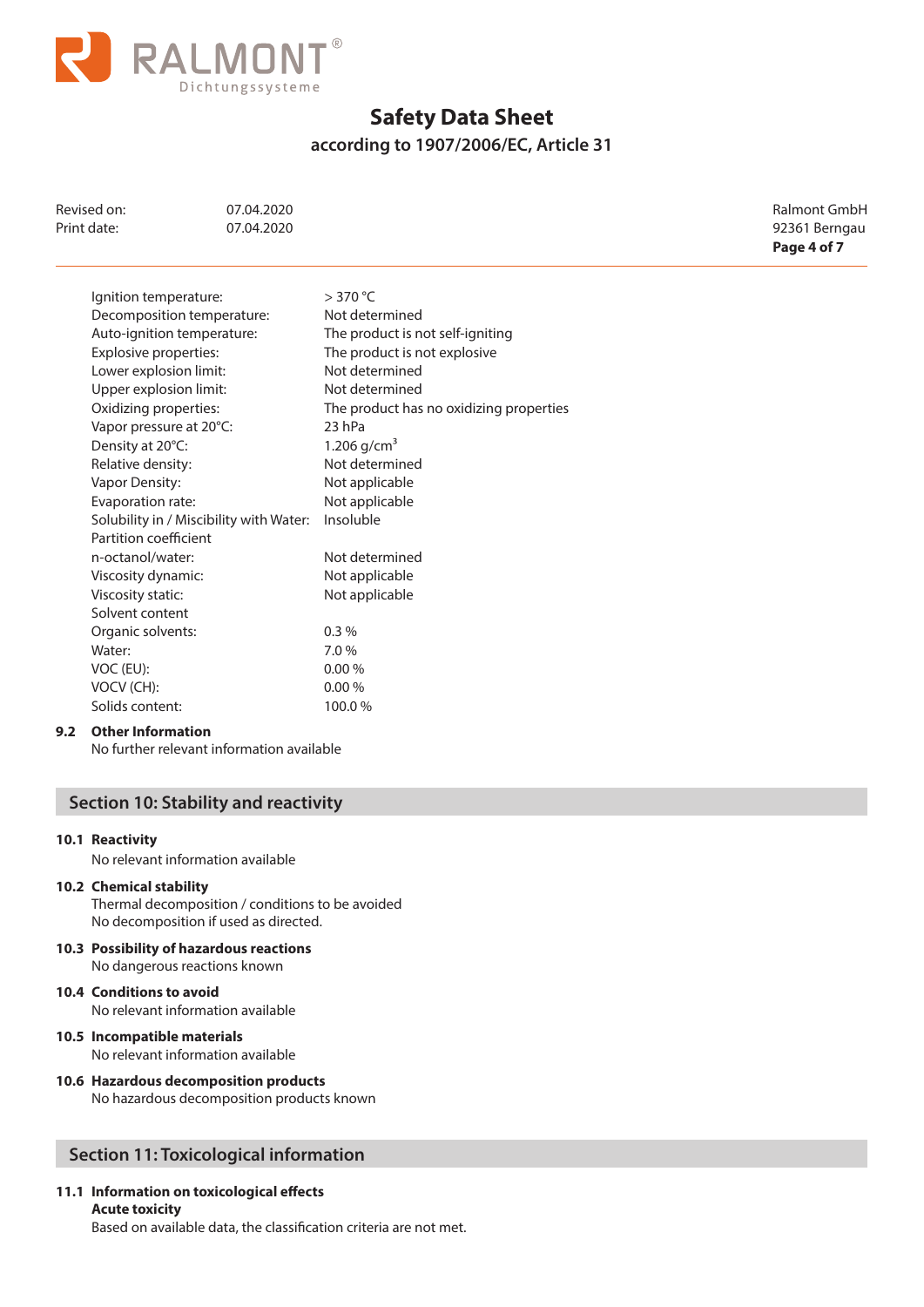

**according to 1907/2006/EC, Article 31**

Revised on: 07.04.2020 Ralmont GmbH Print date: 07.04.2020 07.04.2020 92361 Berngau

**Page 5 of 7**

**LD/LC50 values relevant for classification CAS: 7631-86-9 Silicon dioxide** Oral LD50 10,000mg/kg (rat)

**CAS: 56-81-5 Glycerol** Oral LD50 12,600mg/kg (rat)

**CAS: 7647-14-5 Sodium chloride** Oral LD50 3,000mg/kg (rat)

# **Primary irritant effect:**

**Skin corrosion/irritation** Based on available data, the classification criteria are not met.

## **Serious eye damage/irritation**

Based on available data, the classification criteria are not met.

### **Respiratory/skin sensitization**

Based on available data, the classification criteria are not met.

#### **CMR effects (carcinogenic, mutagenic and toxic for reproduction): Germ cell mutagenicity**

Based on available data, the classification criteria are not met.

# **Carcinogenicity**

Based on available data, the classification criteria are not met.

### **Reproductive toxicity**

Based on available data, the classification criteria are not met.

### **Specific target organ toxicity (single exposure)** Based on available data, the classification criteria are not met.

### **Specific target organ toxicity in case of repeated exposure**

Based on available data, the classification criteria are not met.

### **Aspiration hazard**

Based on available data, the classification criteria are not met.

# **Section 12: Environmental information**

### **12.1 Toxicity**

**Aquatic toxicity** No relevant information available

## **12.2 Persistence and degradability**

 The surfactant(s) contained in this preparation meet(s) the conditions of biodegradability as laid down in Regulation (EC) No. 648/2004 on detergents. Documents confirming this are kept available for the competent authorities of the member states and are only made available to them upon their direct or upon request of a detergent manufacturer.

## **12.3 Bioaccumulative potential**

No relevant information available

## **12.4 Mobility in soil**

No relevant information available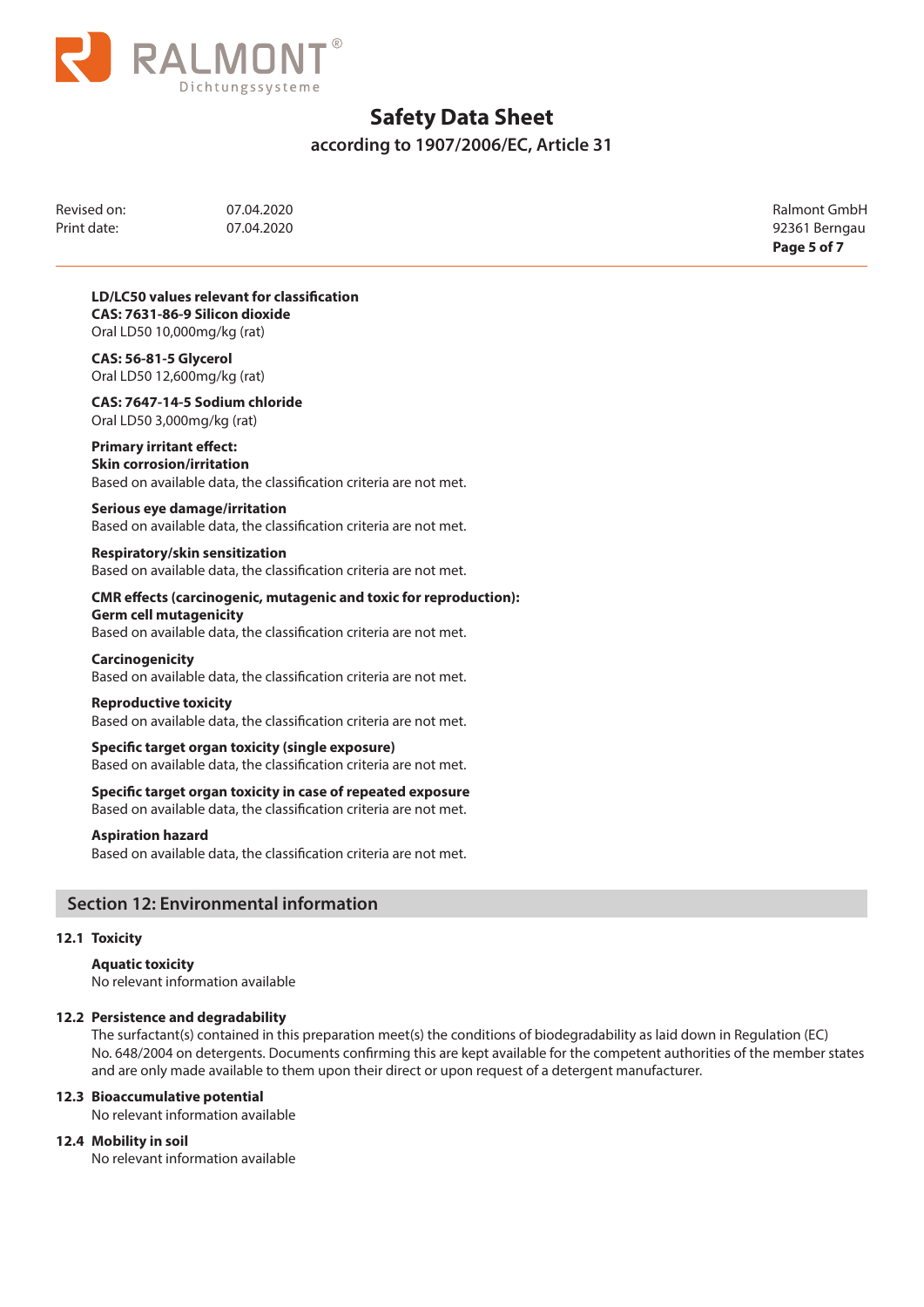

# **according to 1907/2006/EC, Article 31**

| Revised on: | 07.04.2020 | Ralmont GmbH  |
|-------------|------------|---------------|
| Print date: | 07.04.2020 | 92361 Berngau |

Print date: 07.04.2020 92361 Berngau **Page 6 of 7**

### **Further ecological information:**

### **General information:**

Water hazard class 1 (self-classification), slightly hazardous for water.

Do not allow undiluted product or large quantities of it to reach ground water, water course or sewage system.

#### **12.5 Results of PBT and vPvB assessment PBT:**

According to our present knowledge, the product, according to Annex XIII of the Regulation (EC) No 1907/2006 (REACH), the product does not contain any persistent, bioaccumulative or environmentally toxic substances (PBT substances).

### **vPvB:**

To our current knowledge, according to Annex XIII of Regulation (EC) No 1907/2006 (REACH), the product does not contain any very persistent or very bioaccumulative substances (vPvB substances).

# **Section 13: Notes on disposal**

### **13.1 Waste treatment procedures**

### **Recommendation**

Smaller quantities can be landfilled together with household waste

## **Uncleaned packaging**

Disposal according to official regulations Packaging can be reused or recycled after cleaning

# **Section 14: Transport information**

| 14.1 UN number<br>ADR, ADN, IMDG, IATA                                                                                                              | Not applicable.                  |
|-----------------------------------------------------------------------------------------------------------------------------------------------------|----------------------------------|
| 14.2 Proper<br>UN shipping name<br>ADR, ADN, IMDG, IATA                                                                                             | Not applicable                   |
| 14.3 Transport hazard classes<br>ADR, ADN, IMDG, IATA<br>Class                                                                                      | Not applicable                   |
| 14.4 Packing group<br><b>ADR, IMDG, IATA</b>                                                                                                        | Not applicable                   |
| 14.5 Environmental hazards<br><b>Marine pollutant:</b>                                                                                              | N٥                               |
| 14.6 Special precautionary<br>measures for the user                                                                                                 | Not applicable                   |
| 14.7 Bulk transport according to<br><b>Annex II of the MARPOL</b><br><b>Convention and according to</b><br><b>IBC Code</b><br>UN, Model Regulation" | Not applicable<br>Not applicable |
|                                                                                                                                                     |                                  |